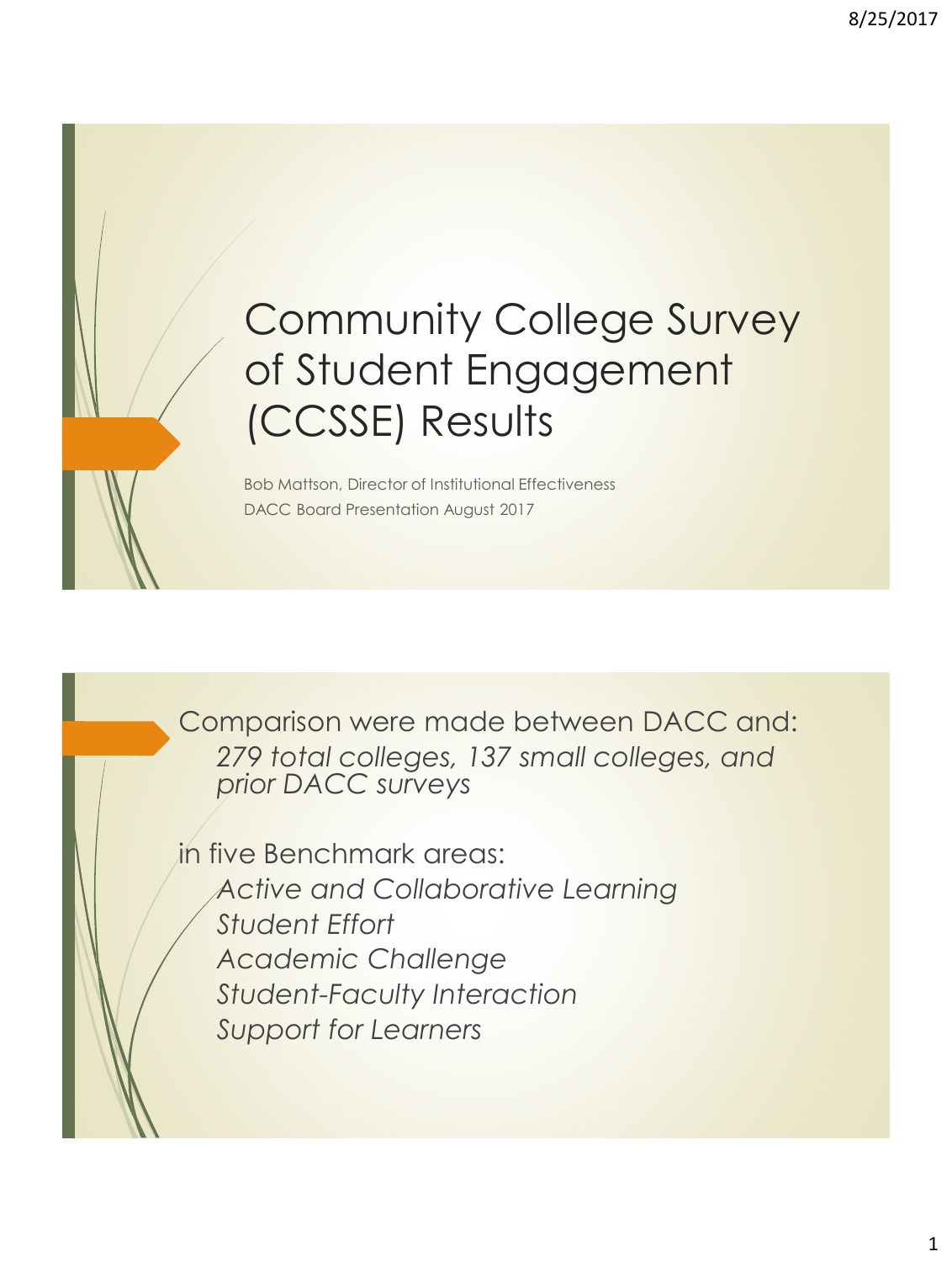Benchmark: Active & Collaborative Learning 45.3 50.1 48.3 44.0 47.4 2006 2009 2012 2016 2017

How often in the current academic year have you ...

*Highest Rated:*

asked questions in class or contributed to class discussions?

*Lowest Rated:* made a class presentation? participated in a community-based project as part of a regular course?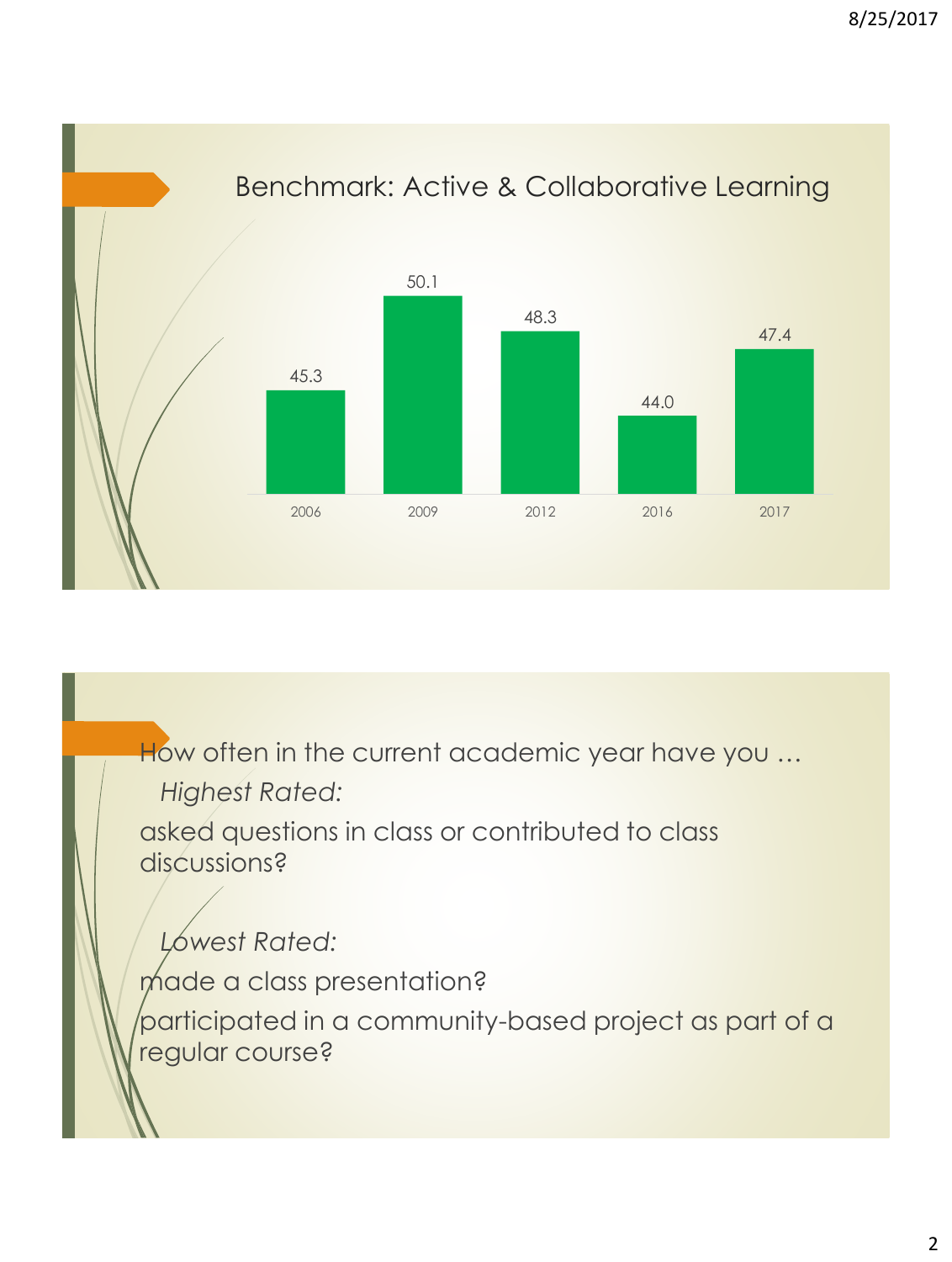Benchmark: Student Effort 48.3 54.4 46.9 44.6 48.5 2006 2009 2012 2016 2017

*Highest Rated:*

How often have you used the computer lab during the current academic year?

#### *Lowest Rated:*

In the current academic year, how often have you worked on a paper or project that required integrating ideas or information from various sources?

Number of books read on your own for personal enjoyment or academic enrichment.

How often have you used to skills labs (writing, math etc)?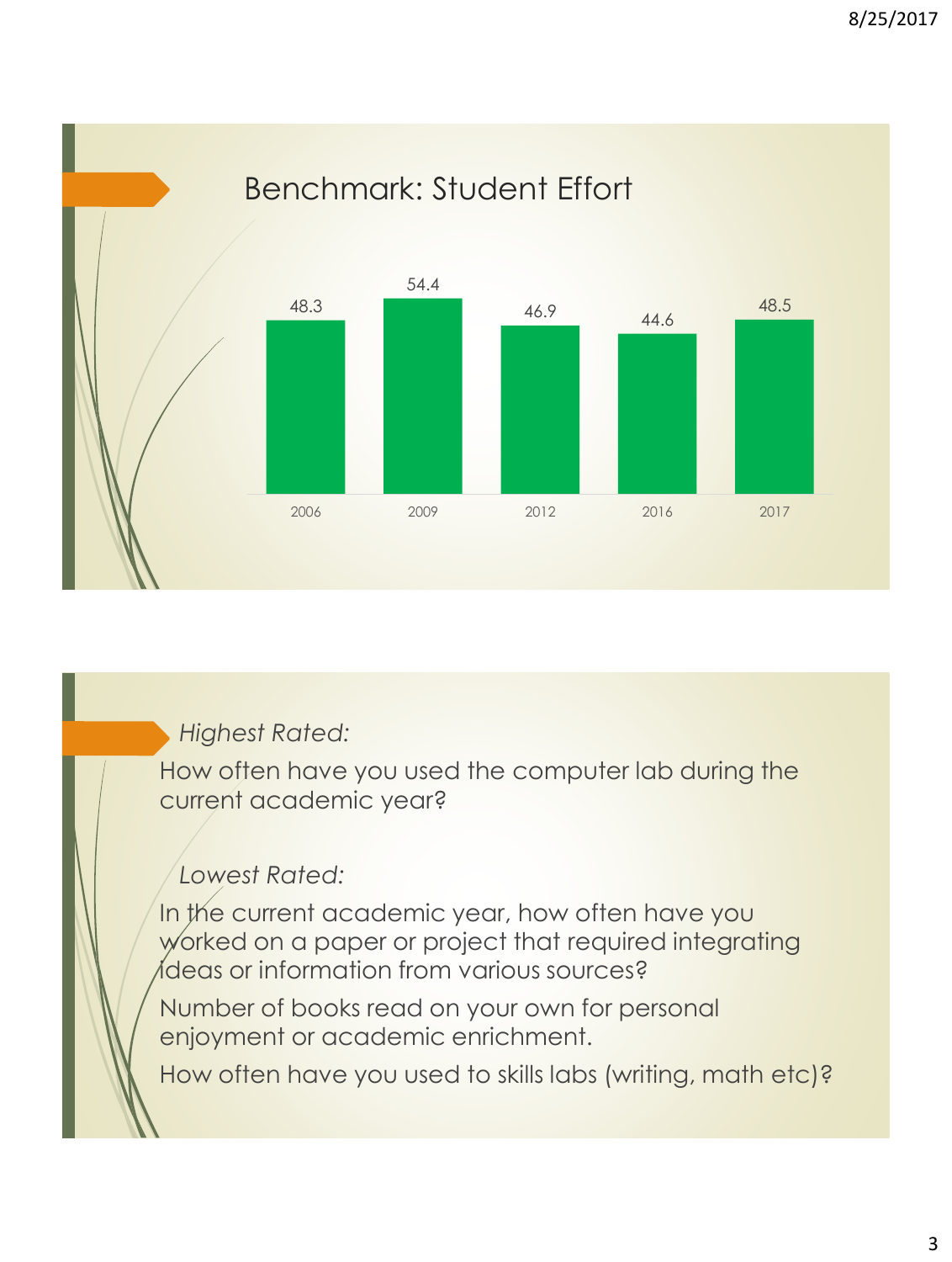Benchmark: Academic Challenge 48.0 51.1 47.9 44.5 48.2 2006 2009 2012 2016 2017

#### *Highest Rated:*

How much does the college encourage you to spend significant amounts of time studying?

Have you worked harder than you thought you could to meet an instructor's standards or expectations?

*Lowest Rated:*

How mych has your coursework emphasized ...

anglyzing the basic elements of an idea, experience, or theory

forming a new idea or understanding from various pieces of information

applying theories or concepts to practical problems or in new situations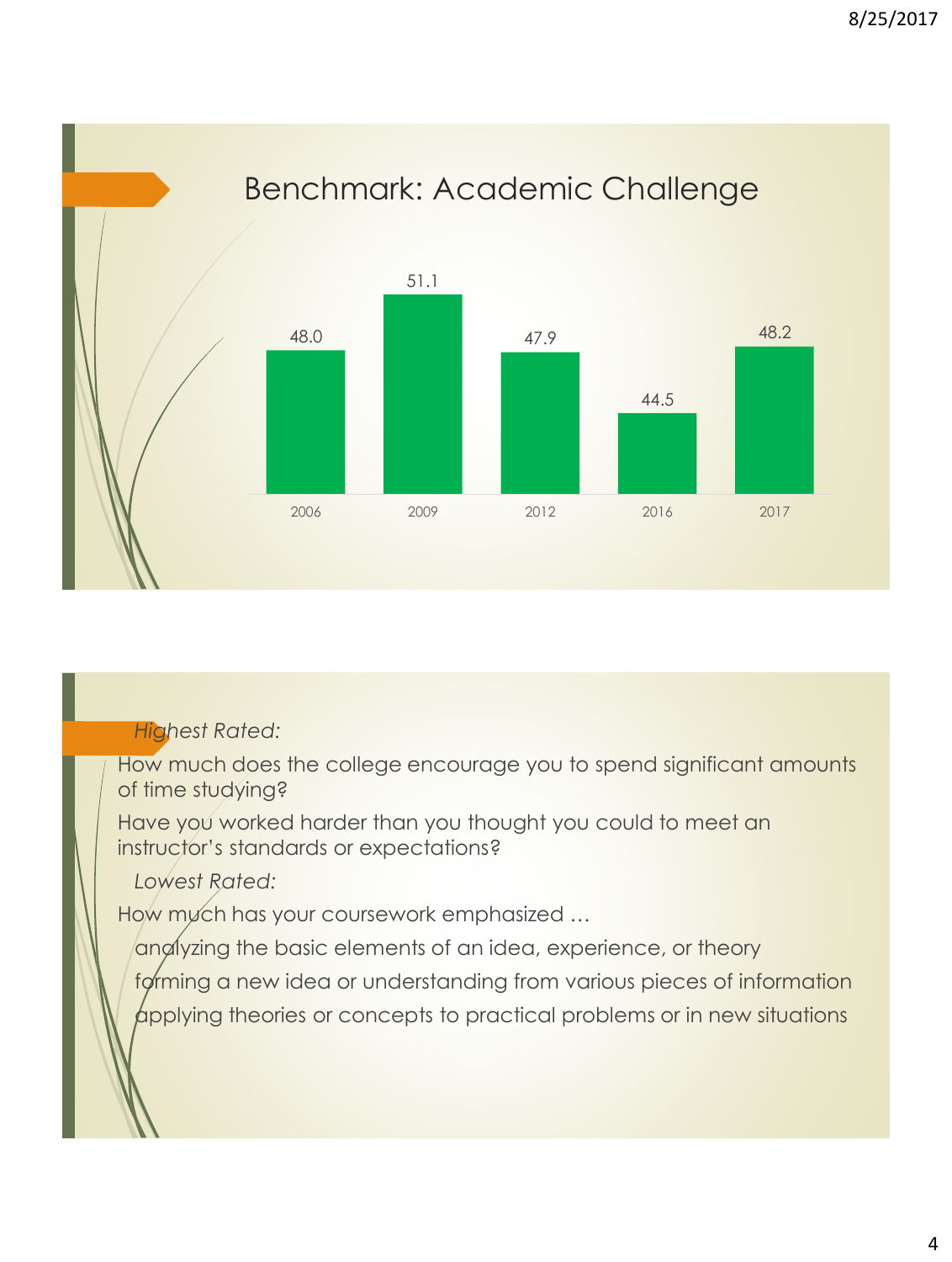

### *Highest Rated:*

How often have you talked about career plans with an instructor or advisor?

How often have you discussed grades or assignments with an instructor?

*Lowest Rated:*

none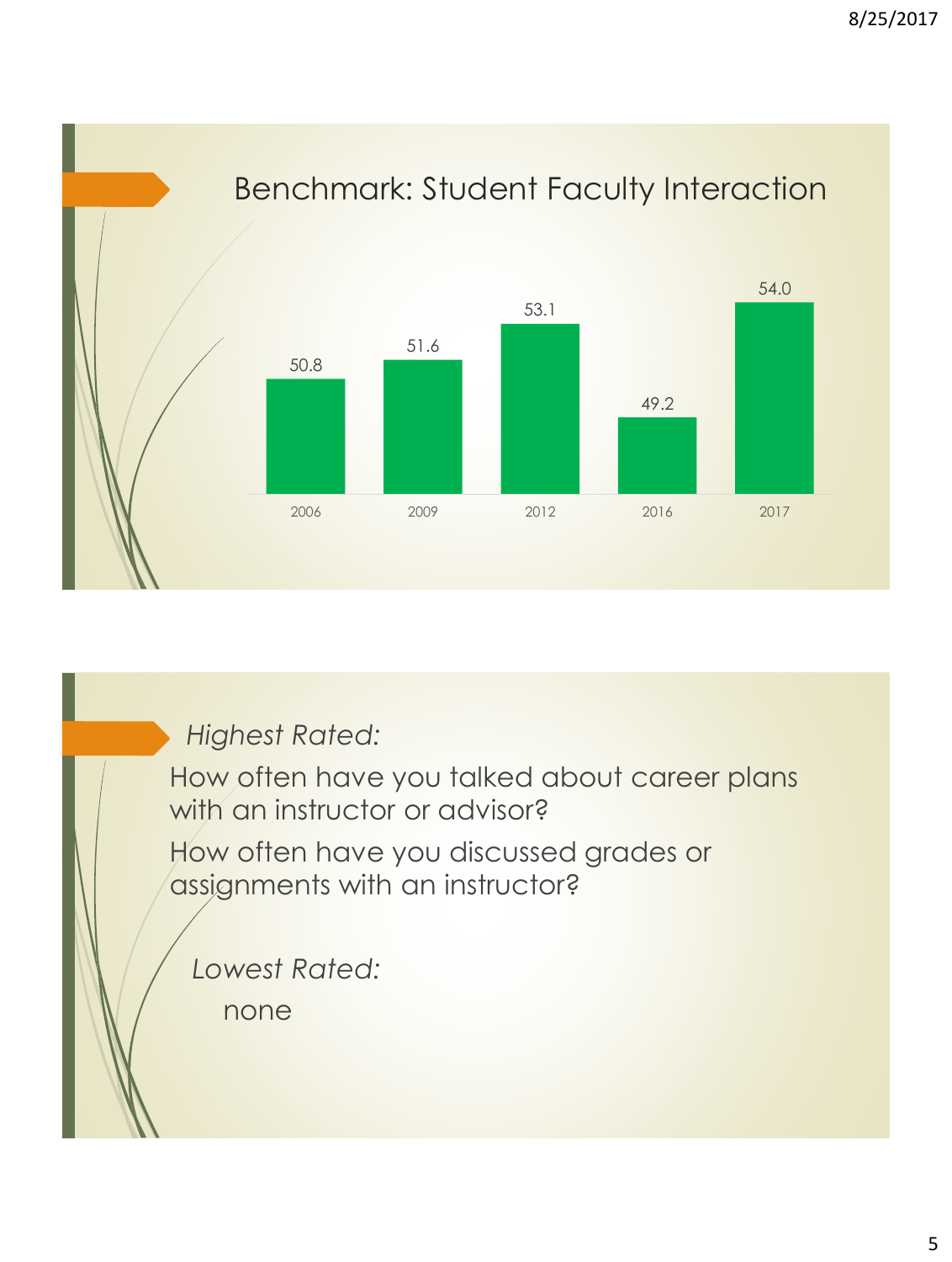Benchmark Support for Learners 47.6 52.3 53.1 45.1 52.7 2006 2009 2012 2016 2017

*Highest Rated:*

How much does the college emphasize providing financial support you need to afford your education?

How often have you used …

academic advising/planning

career counseling

*Lowest Rated:*

none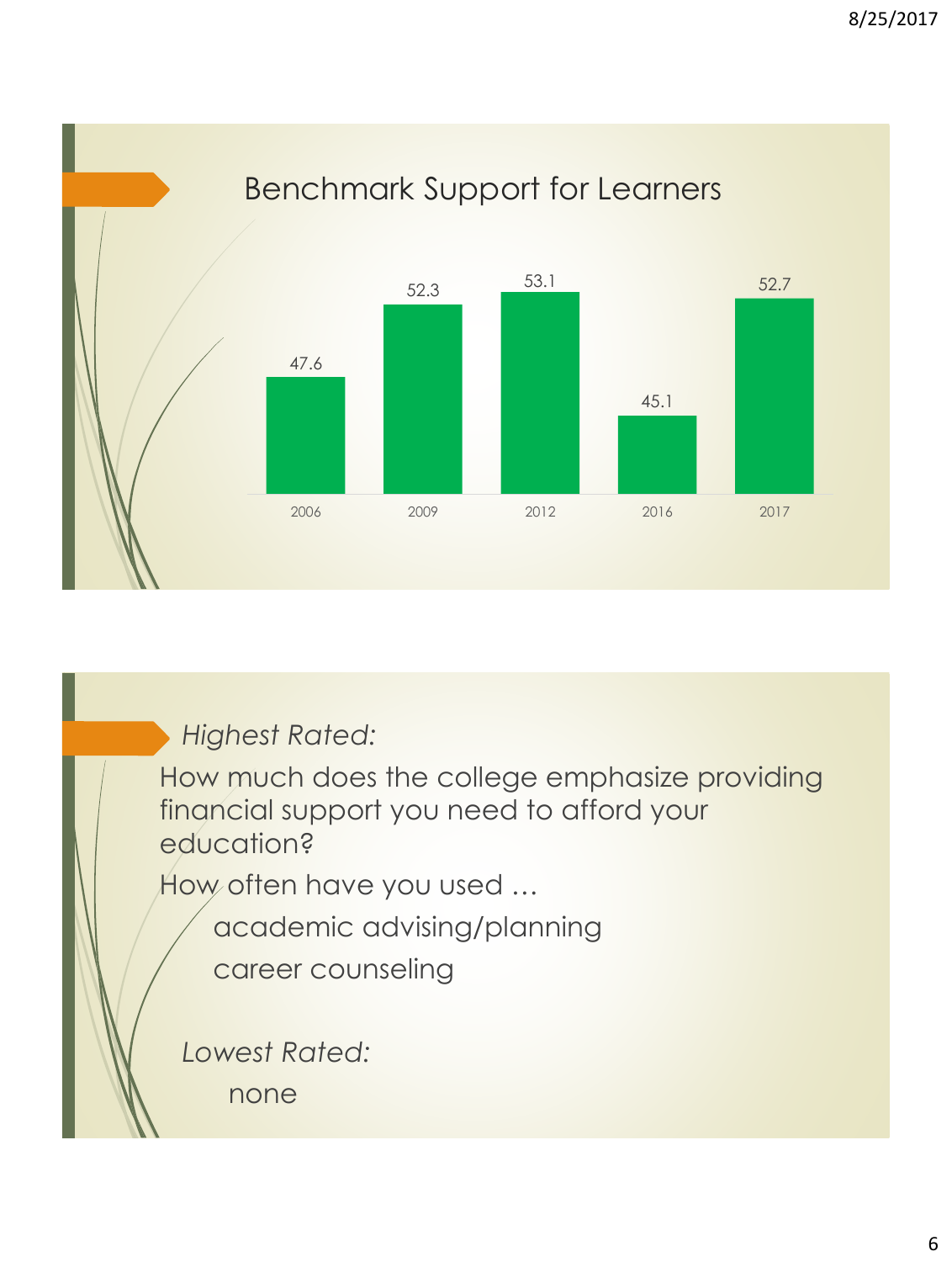# 2017 Custom Topic - Advising

*DACC students rated the college significantly higher:*

Since your first academic term at this college have you met with an academic advisor before registering?

Prior to registering for classes before this term, were you required to meet with an academic advisor?

During this academic term how many times have you met with an academic advisor?

This term, if you met with an academic advisor more than once, was it the same one?

*Nothing was rated significantly lower.*

# Other questions:

To what extent does this college value and respect cultural, ethnic, and/or social diversity?

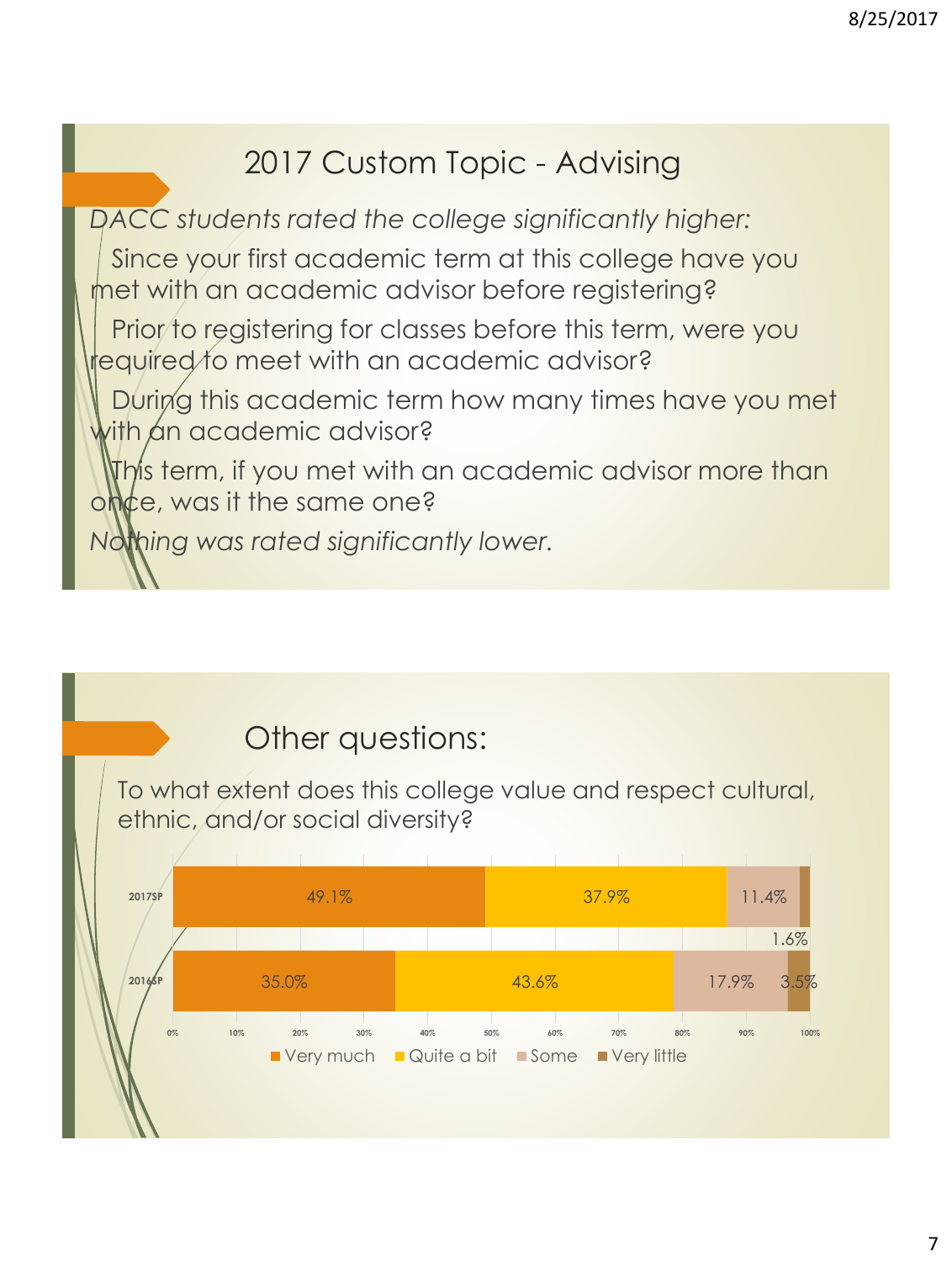## Other questions:

How would you rate the academic quality of this college in general?

Excellent + Good = Combined Full-time students  $29.8\% + 53.3\% = 83.1\%$ Part-time students  $36.4\% + 45.8\% = 82.2\%$ 

# Overarching questions:

How would you rate your overall educational experiences at this college? (1=poor, 2=fair, 3=good, 4=excellent)

DACC 3.22 which was slightly above the national average

Would you recommend this college to a friend or family member?

full-time 92.7%, part-time 95.5%